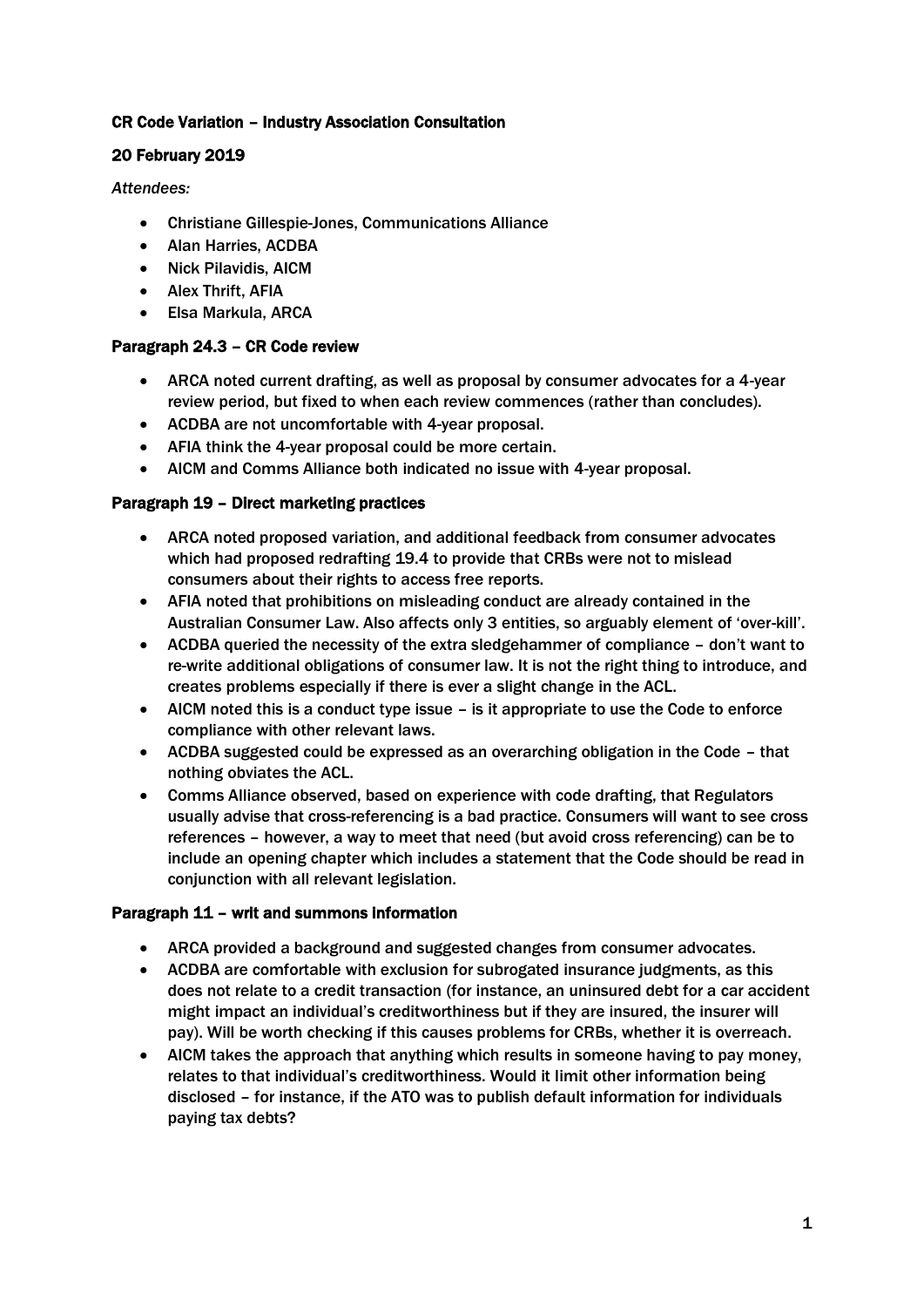# Paragraph 17 – protection for victims of fraud

- AFIA noted that this issue really does impact CRBs and what they provide is important. The consumer advocate position (creating a fraud hub) is too difficult to implement, and shouldn't be adopted.
- ACDBA concur with AFIA's comments, the consumer advocate position would create more problems than it would solve.
- AICM observed that CRBs are data providers and in this sense they do play a role in resolution of fraud issues. However, if that comes at more cost to the CP, then that cost will be passed onto consumers, so this may not be an optimal outcome.
- Comms Alliance note that ID Care are the right place to direct inquiries, a lot of business are Members, and it may not be appropriate for CRBs to replicate the work already being done.

#### Paragraph 6.2(a) – account open date

- ARCA provided an update on feedback noted differing views around approval date and drawdown date. It was also noted that the ARCA Board had expressed support for a disclosure based on unconditional approval date (applicable to all products).
- ACDBA noted that this does not have a great impact on ACDBA Members. That said, it would be nice to have predictability and consistency.
- AFIA note it would be appropriate to leave to ARCA Members for feedback.
- AICM agree with position identified by ARCA Board that ties the account open date to the concept of unconditional approval of committed liability.

#### Paragraph 8 – RHI assessment

- ARCA noted concern expressed in consumer advocate consultation about the change from RHI code '7' to RHI code 'X'. It was noted this concern was on the basis that the change was to endorse non-compliance with the Code.
- AFIA stated it doesn't agree with the consumer advocate views on the change from '7' to 'X'. AFIA is also comfortable with the change from 8.1 to 8.2, noting the benefits.

#### Paragraph 21 – complaints

- ARCA noted that consumer advocate feedback had raised issue with the accessibility and content of the ISO standard (noting this was the only complaint handling standard applicable to CRBs). ARCA Board feedback was that the views expressed by consumer advocates were warranted, and consideration was being had to developing a CRB complaint handling standard, which can be referenced via the CR Code as an 'approved code' (although to do it in such a way that does not delay the current variation process).
- ACDBA noted this reinforced the earlier discussion (in the context of paragraph 19) about cross-referencing things in the Code – as a general principle, we shouldn't be looking to link things in a definitive way.
- AFIA stated that they are working through a suggested way forward which would be a change away from the ISO standard. Attracted to an OAIC approved standard, although questions remain. For instance – in terms of flexibility of the development of the standard – is it a case of designating RG165 to apply to CRBs, or developing a separate process? There is also the question of deferring judgment of what is approved to the OAIC – is industry okay with that? Does it need to be OAIC approved? Are CRBs okay with OAIC doing it? AFIA aren't opposed, but just have some questions.